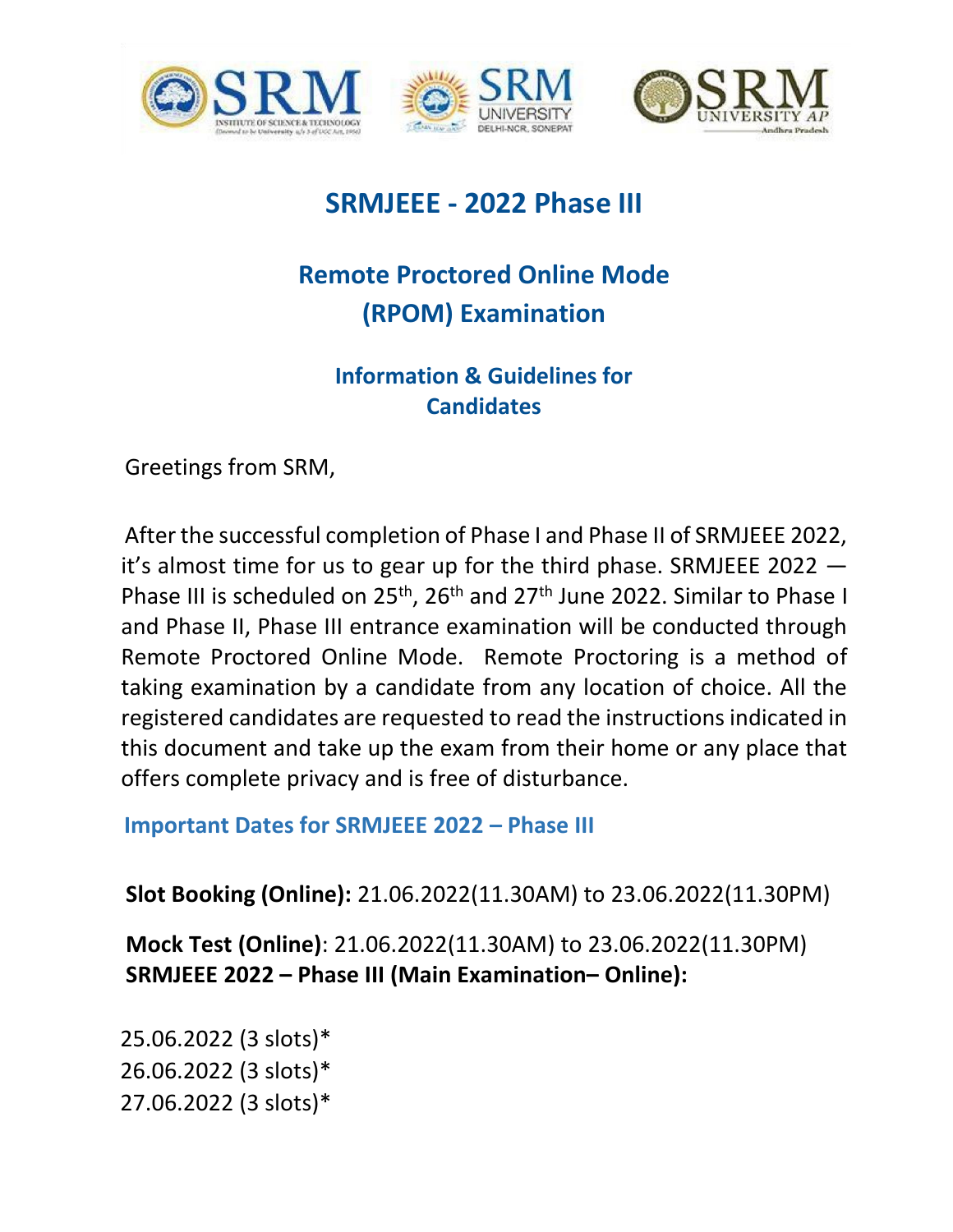\* Slot I – 9.00 am to 11.30 am  $*$ Slot II – 1.00 pm to 3.30 pm  $*$ Slot III – 4.00 pm to 6.30 pm

#### **Requirements for Remote Proctoring test**

Candidates who have registered and are ready to take the test remotely from the convenience of their location must ensure that the system in which they take the test must have the following configuration and set- up. Please follow the Instructions mentioned herewith.

Candidates are expected to maintain high level of discipline, ethics and integrity in appearing for the examination

### **Configuration of computer/ laptop**

Ensure that you have a good working system as below:

Computer - Pentium IV/Dual Core, 1GB RAM or higher, 80 GB HDD or higher, 15" colour Monitor, Keyboard, Mouse, Microsoft Windows 10 and above Antivirus Webcam and microphone. If you do not have one, you may hire/arrange one. The candidate can also use the mobile phone for taking the exam.

#### **Internet connection**

A stable internet connection of at least 512 KBPS (1MBPS is preferred) shall be available throughout the test.

If mobile Hotspot is used for Internet connection, the candidates shall ensure that they have sufficient data balance before commencing the test.

Once the test begins, no retest will be given if the test is interrupted citing bad/no internet.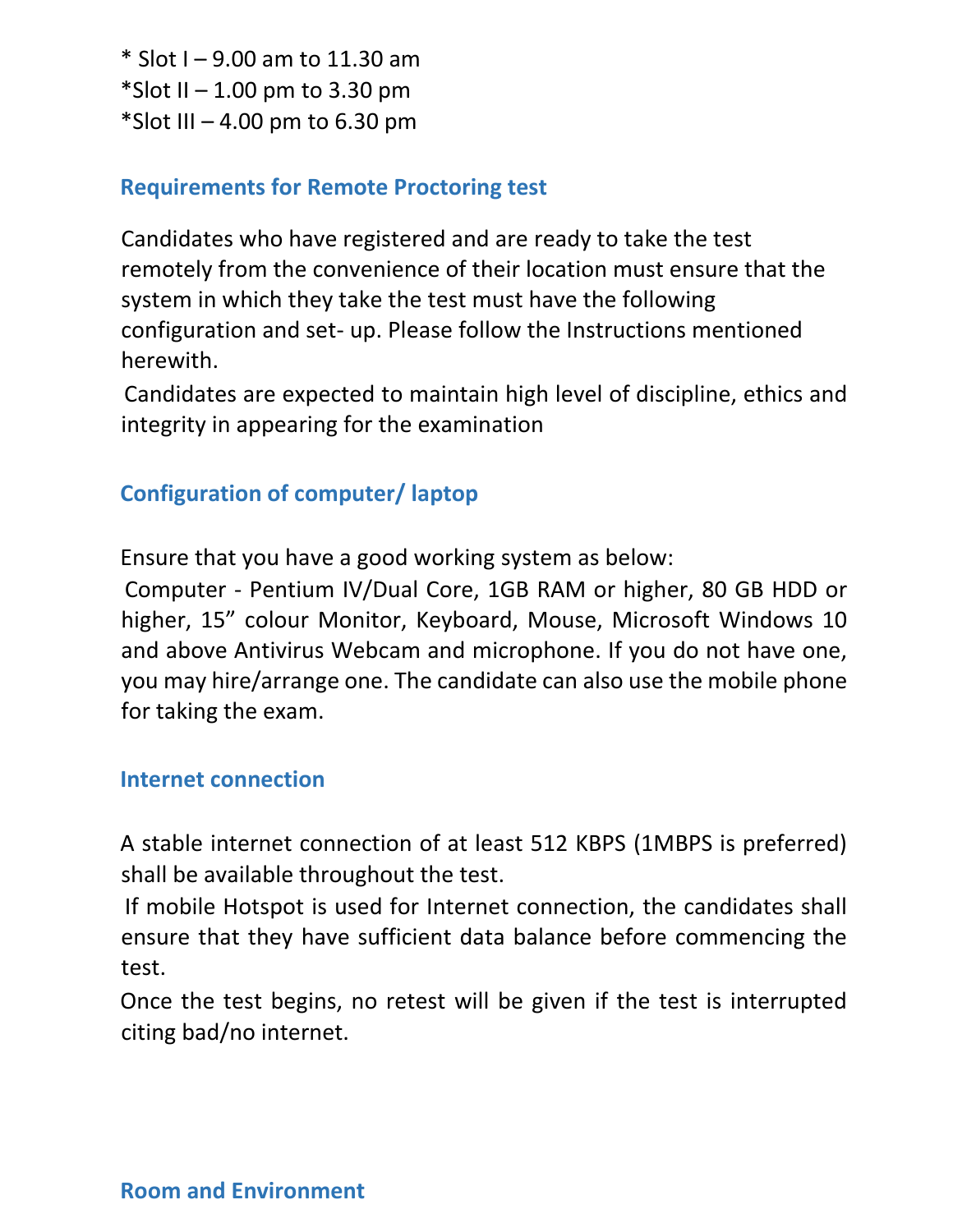This is a high stakes entrance examination of great importance and the candidate shall sit in room without any noise and disturbances

Place the computer so that your back is facing the wall and there are no devices placed in the background.

Keep the desk clear of objects, papers, books and any other electronic material like Mobile phones, tablets, laptops, etc. Ensure proper lighting (no back light) so that your face is clearly visible on the camera.

No other person shall enter the room while the candidate is taking the test. If the proctor or the Artificial Intelligence system observes any additional person in the webcam view or any voices are heard, the examination may be stopped by the remote proctor.

### **Ensure that you are dressed formally.**

Please see to that you are keeping your mobile which has the number registered during the registration. Keep this handy, as your assigned proctor may give a call to you if needed. You may also contact your assigned proctor, if you are facing any problem during the course of the examination.

## **The candidates MUST avoid the following:\***

- $\triangleright$  Do not take help from others
- $\triangleright$  Do not wear any blue tooth devices
- $\triangleright$  Do not read out anything loudly
- $\triangleright$  Do not leave the work station while taking the test
- $\triangleright$  Do not play radio/TV/ Music in the background
- $\triangleright$  Do not let anyone enter the room
- $\triangleright$  Do not use your phone for any purposes other than to interact with the Proctor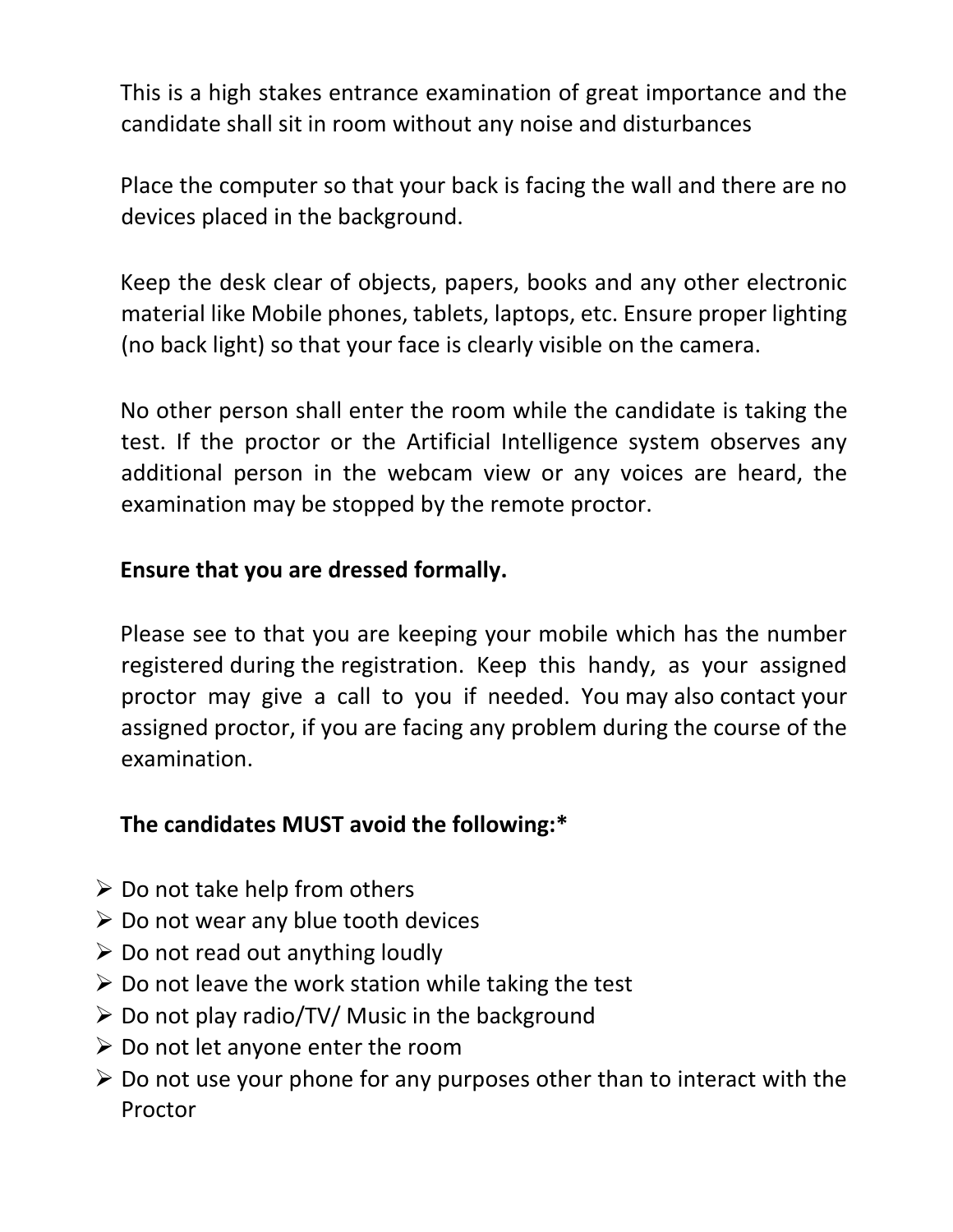**The Steps involved for writing SRMJEEE are given below:** 

# **SRMJEEE (UG) – 2022 – Phase III**



#### **Step 1**

Login to Application Portal

The candidate has to login to the application portal through the link <https://applications.srmist.edu.in/btech>

### **APPLICANT NEEDS TO KEY IN HIS LOGIN CREDENTIALS (USER NAME AND PASSWORD) TO LOGIN TO HIS**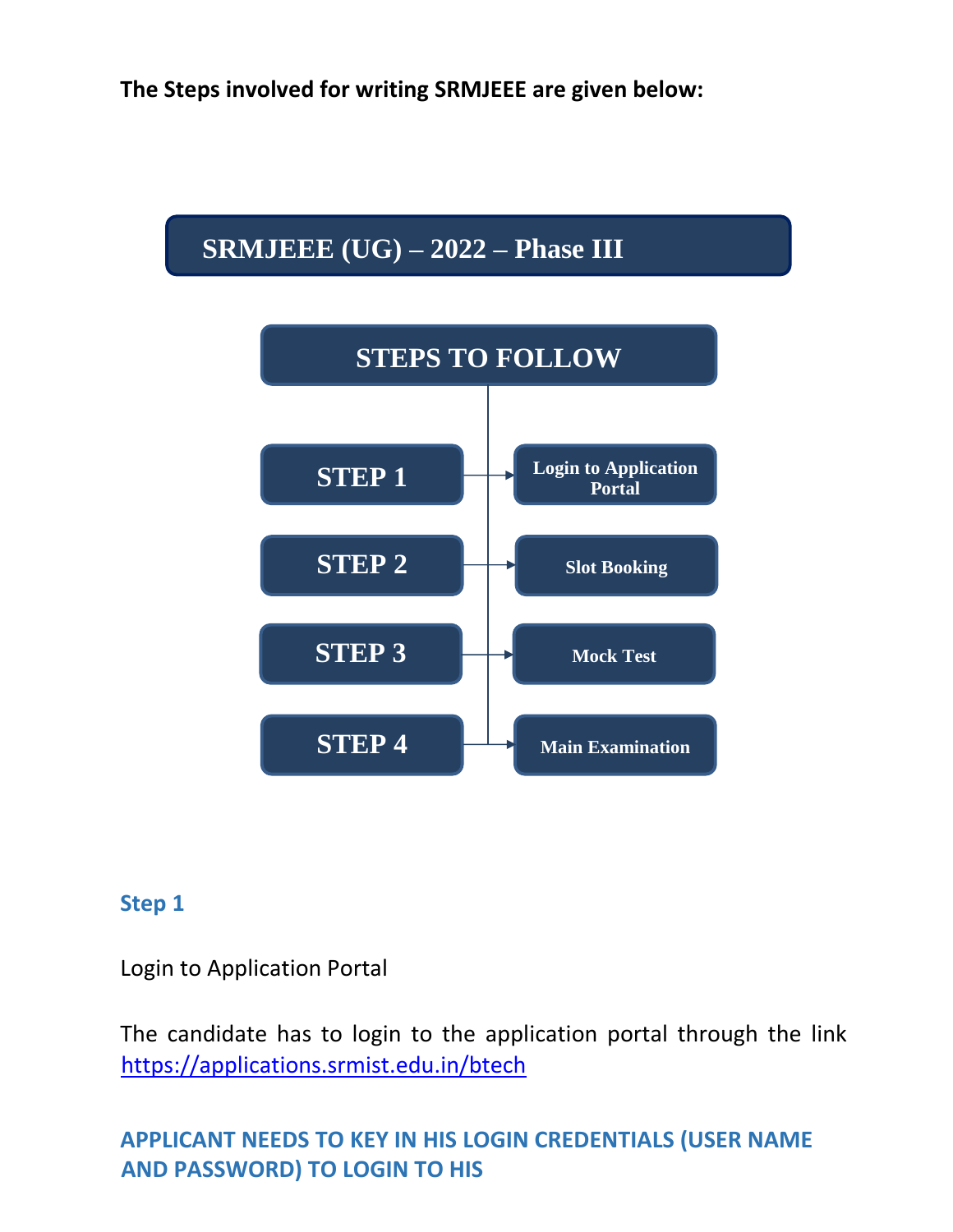#### **DASHBOARD**



## **APPLICANT WOULD BE ABLE TO SEE "ADMISSION PORTAL" BUTTON AGAINST THEIR B.TECH APPLICATION FORM**

**HE OR SHE CAN PRESS THE BUTTON TO ACCESS HIS ADMISSION PORTAL TO BOOK SLOT / TAKE EXAM / SEE RESULT ETC.** 

| II Dashboard                                  | Dashboard                                        |                                     |                       |                                                                                                                           | Virtual tour of SRMIST-KTR |  |
|-----------------------------------------------|--------------------------------------------------|-------------------------------------|-----------------------|---------------------------------------------------------------------------------------------------------------------------|----------------------------|--|
| 링 All Application Form(s)                     |                                                  |                                     |                       | <b>Application Fees</b>                                                                                                   |                            |  |
| <b>Admission Session 2022</b><br>K My Profile | No<br>Application(s) In-Progress                 | 01<br>凬<br>Application(s) Completed |                       | SRMJEEE PHASE 1 - 1200<br>SRMJEEE PHASE 2 - 1200<br>SRMJEEE PHASE 3 - 1200<br>SRMJEEE PHASE 1 + SRMJEEE PHASE 2 -<br>1800 |                            |  |
| My Queries                                    |                                                  |                                     |                       | SRMJEEE PHASE 1 + SRMJEEE PHASE 3 -<br>1800                                                                               |                            |  |
| My Communication                              | <b>Application Form</b>                          | Application No.                     | Application Submitted | SRMJEEE PHASE 2 + SRMJEEE PHASE 3 -<br>Action<br>1800                                                                     |                            |  |
|                                               | Admission Session 2022                           |                                     |                       | SRMJEEE PHASE 1 + SRMJEEE PHASE 2 +<br>SRMJEEE PHASE 3-2400                                                               |                            |  |
| <b>My Payments</b>                            | B.Tech Application Form 2022                     | 22011003789                         | 08/12/2021 10:03 AM   | ₹0.00 0                                                                                                                   | <b>Admission Portal</b>    |  |
| <b>D</b> FAQS                                 | 2022<br>去 Ack. Receipt <b>去</b> Application Form |                                     |                       |                                                                                                                           |                            |  |
| J Logout                                      | SRMJEEE model question paper                     |                                     |                       |                                                                                                                           |                            |  |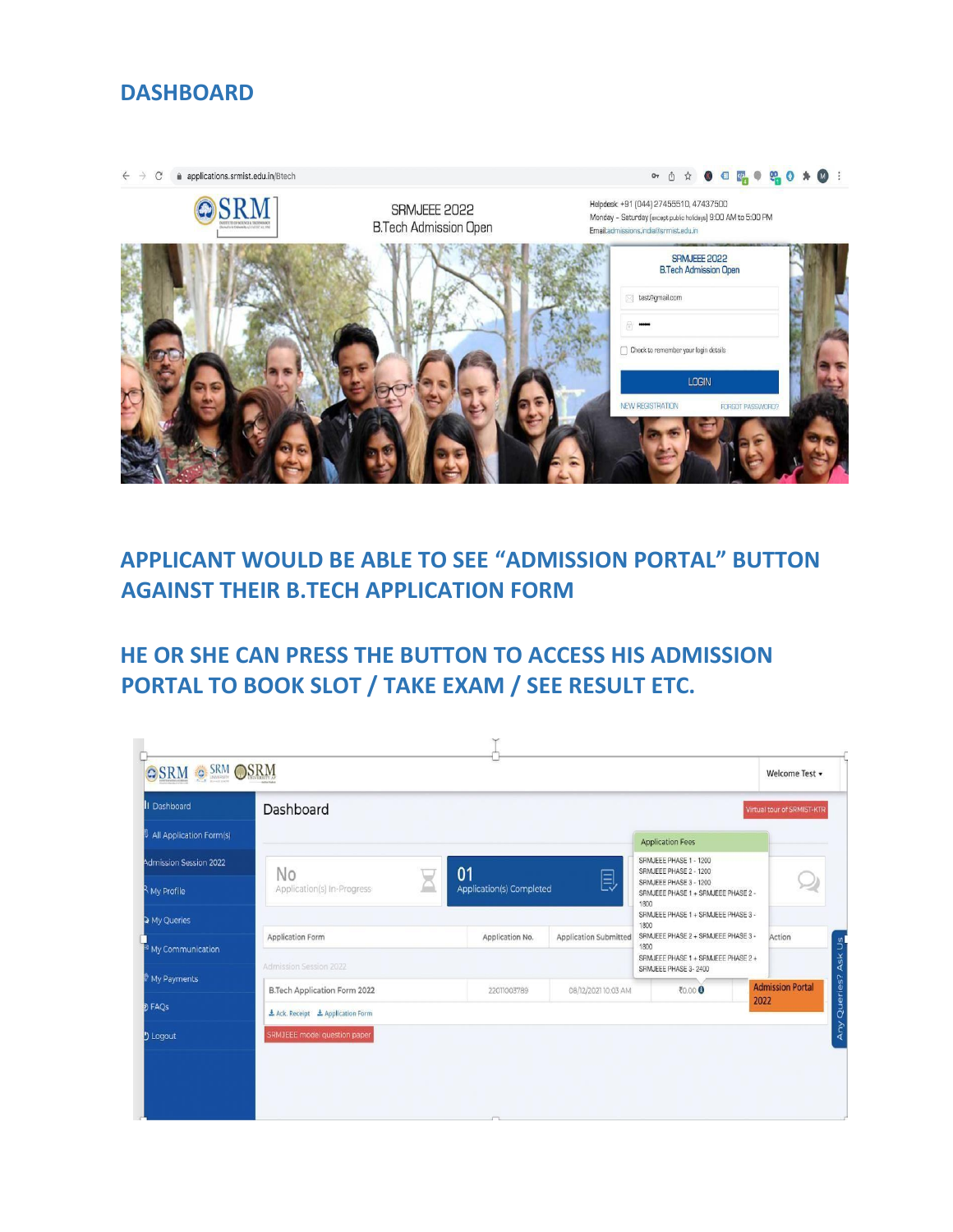### **Step 2**

#### **Slot Booking**

Once the candidate clicks the Admission Portal button, they can book the slots from 21.06.2022(11.30AM) to 23.06.2022(11.30PM) of their convenience, subject to the availability of slots on a particular date.

| Dashboard<br>æ      | Applicant Form     | <b>B.Tech Application Form</b> | Applicant Photo                                       |
|---------------------|--------------------|--------------------------------|-------------------------------------------------------|
| Educational Details | Applicant Name     | <b>SIVA</b>                    |                                                       |
| Documents Upload    | Academic Year      | 2022-2023                      |                                                       |
| Program Selection   | Application Number | 220110XXXXX                    |                                                       |
| Change Password     | Date of Birth      | 21-07-2004                     |                                                       |
| (+ ILogout          | Mobile No.         | 9812345678                     | <b>Entrance Slot Details</b>                          |
|                     | Email ID           | \$IVA2022@gmail.com            | Click here for Slot Booking<br>Ē<br>SRMJEEE Phase III |

After booking of slots, the candidate can download the Hall Ticket as given below:

| Dashboard<br>łд          | Applicant Form     | B.Tech Application Form | Applicant Photo                                            |
|--------------------------|--------------------|-------------------------|------------------------------------------------------------|
| Educational Details<br>÷ | Applicant Name     | <b>SIVA</b>             |                                                            |
| Documents Upload<br>s    | Academic Year      | 2022-2023               |                                                            |
| Program Selection        | Application Number | 220110XXXXX             |                                                            |
| P Change Password        | Date of Birth.     | 21-07-2004              |                                                            |
| (+ Logout                | Mobile No.         | 9812346678              | <b>Entrance Slot Details</b>                               |
|                          | Email ID           | \$IVA2022@gmail.com     | <b>CONTRACTOR</b> CONTRACTOR<br>Click here for Hall Ticket |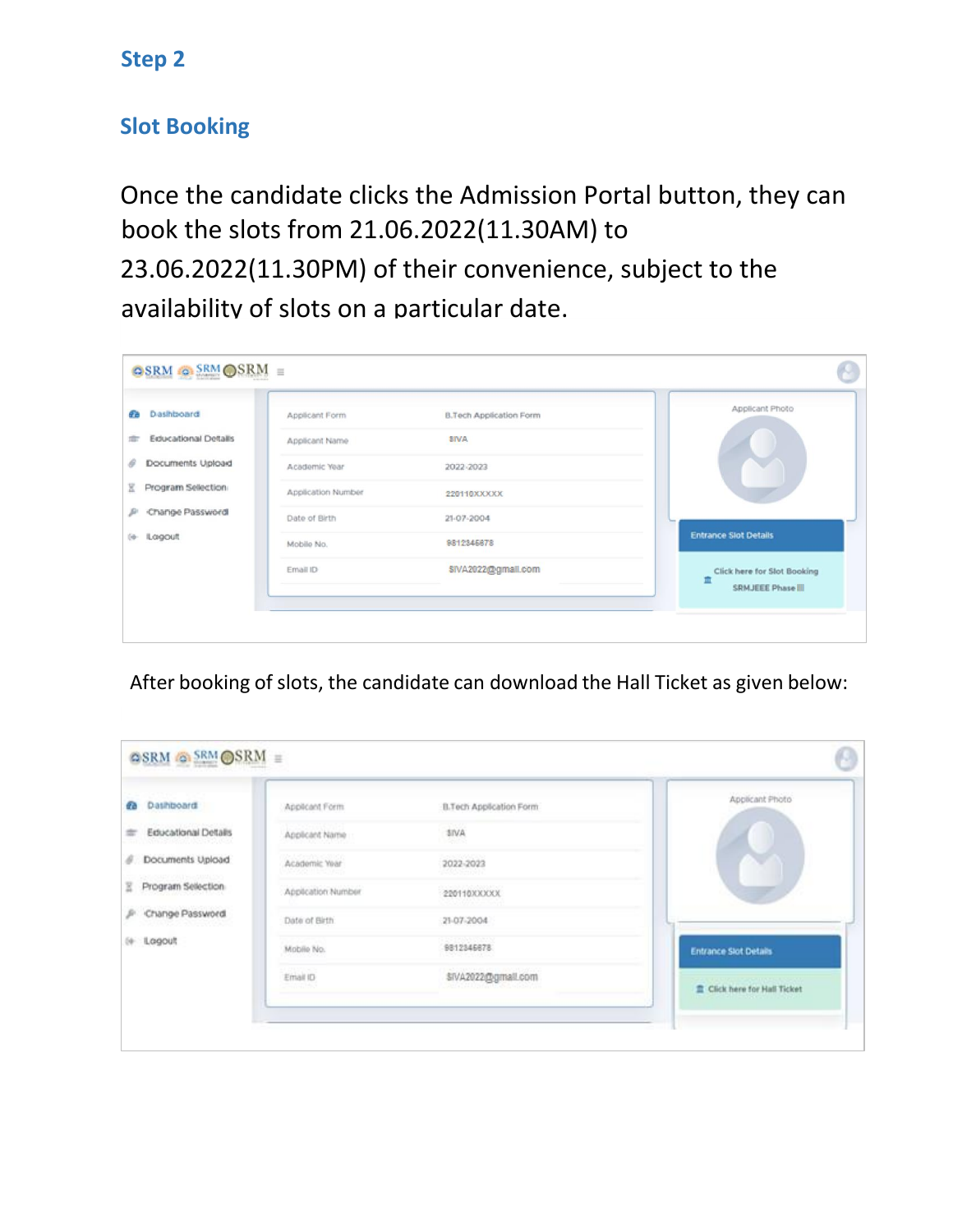#### **Step 3**

Mock Test

To ensure that the candidates get familiar with the set up infrastructure for taking online exam at home and to get comfortable with the exam interface, a mock test is facilitated from 21.06.22(11.30AM) to 23.06.22(11.30PM). Candidates can take the mock tests available to them.

To avoid last minute disturbances/ clarifications, it is suggested to the candidates to take the Mock test as scheduled and be prepared for the final Examination.

The Instructions for the mock test will be available in the link from 20.06.2022 to 23.06.22

<https://srmjee2022.srmist.edu.in/Instructions/UG.aspx>

**Step 4:**  Main Examination

The Main Examination will be conducted from 25.06.22 to 27.06.22 (3 slots)

The Instructions for the Main Examination will be available in the link on 24.06.22

<https://srmjee2022.srmist.edu.in/Instructions/UG.aspx>

**Candidates will be watched remotely**

Before the start of the Examination, the web cam will be activated automatically. If your camera is not working, you will not be able to start the examination.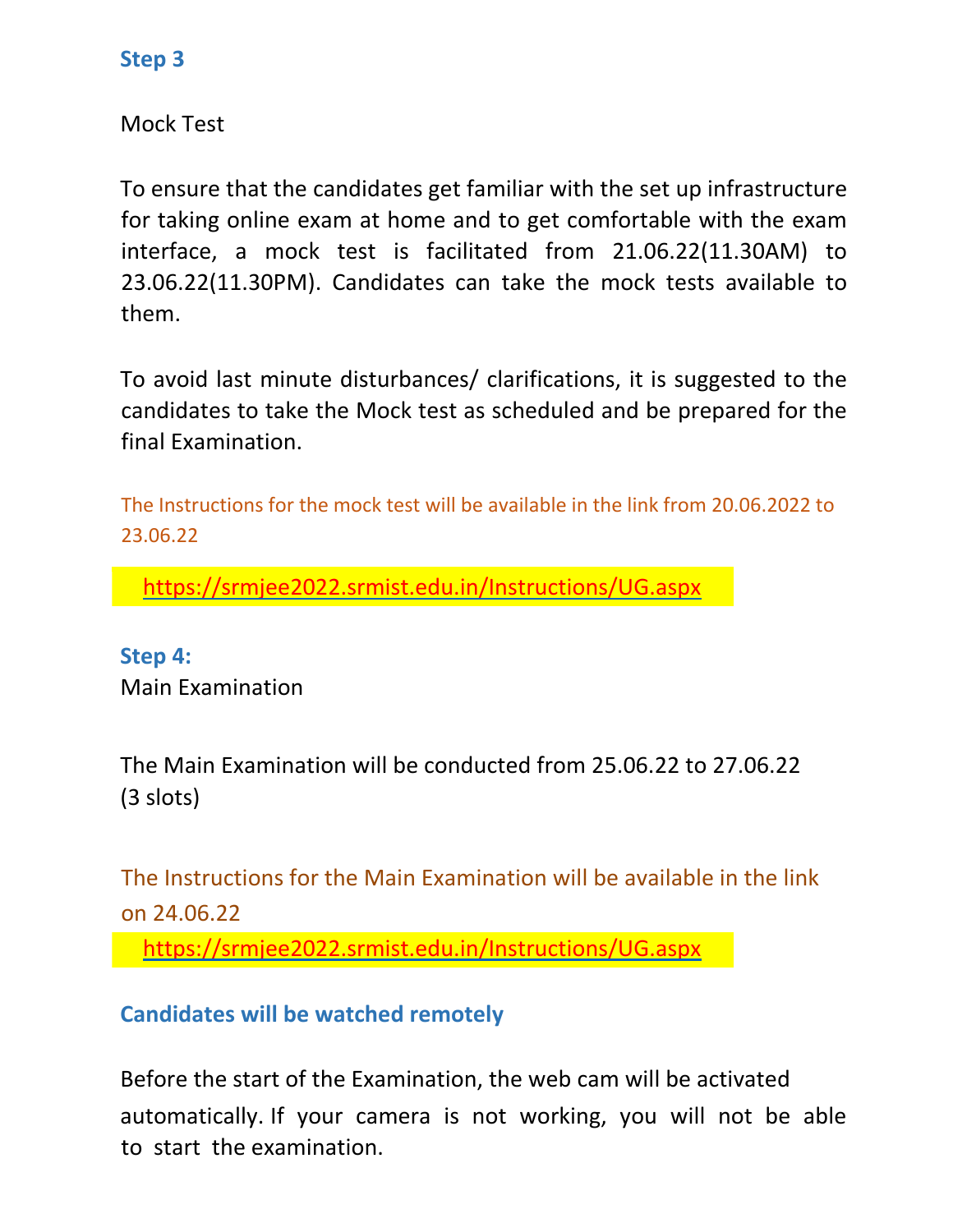The candidate will be asked to take a photo as appearing on the screen and also asked to take a photo of any clear photo ID card.

Though the exam is online and the candidate is taking the exam from their home, there will be an invigilator monitoring every action remotely along with the help of AI engine.

The candidates will be invigilated / proctored by a remote proctor who will be watching all through the examination.

During the course of exam, in case of any suspicion of malpractice by the candidate, the remote proctor has the facility to send message/s to warn the candidate/s. In extreme cases of repeated offences being committed by the candidate, the proctor has the right to pause/terminate the test with further investigations.

### **Guidelines for Main Examination**

- $\triangleright$  Candidates who have taken the remote mock test using SEB will only be scheduled for main exam.
- $\triangleright$  While taking mock test, their login details can be captured which can be used for the main Examination.
- $\triangleright$  Candidate have to login to the test using details in the admit card (Password)
- $\triangleright$  Main examination will be of 150 minutes. The candidates are expected to login at least 60 minutes before the test to take photograph of self and ID proof and to read instructions
- $\triangleright$  Candidates will not be allowed to end the test whether the candidate completes the test or quits the test for the first 120 minutes from the scheduled start of the test.
- $\triangleright$  Only one question appears on the screen and either the candidate answers the question or skips the same if he/she does not know the answer or does not want to answer. Once moved to the next question, the candidate cannot come back to the answered/skipped questions.